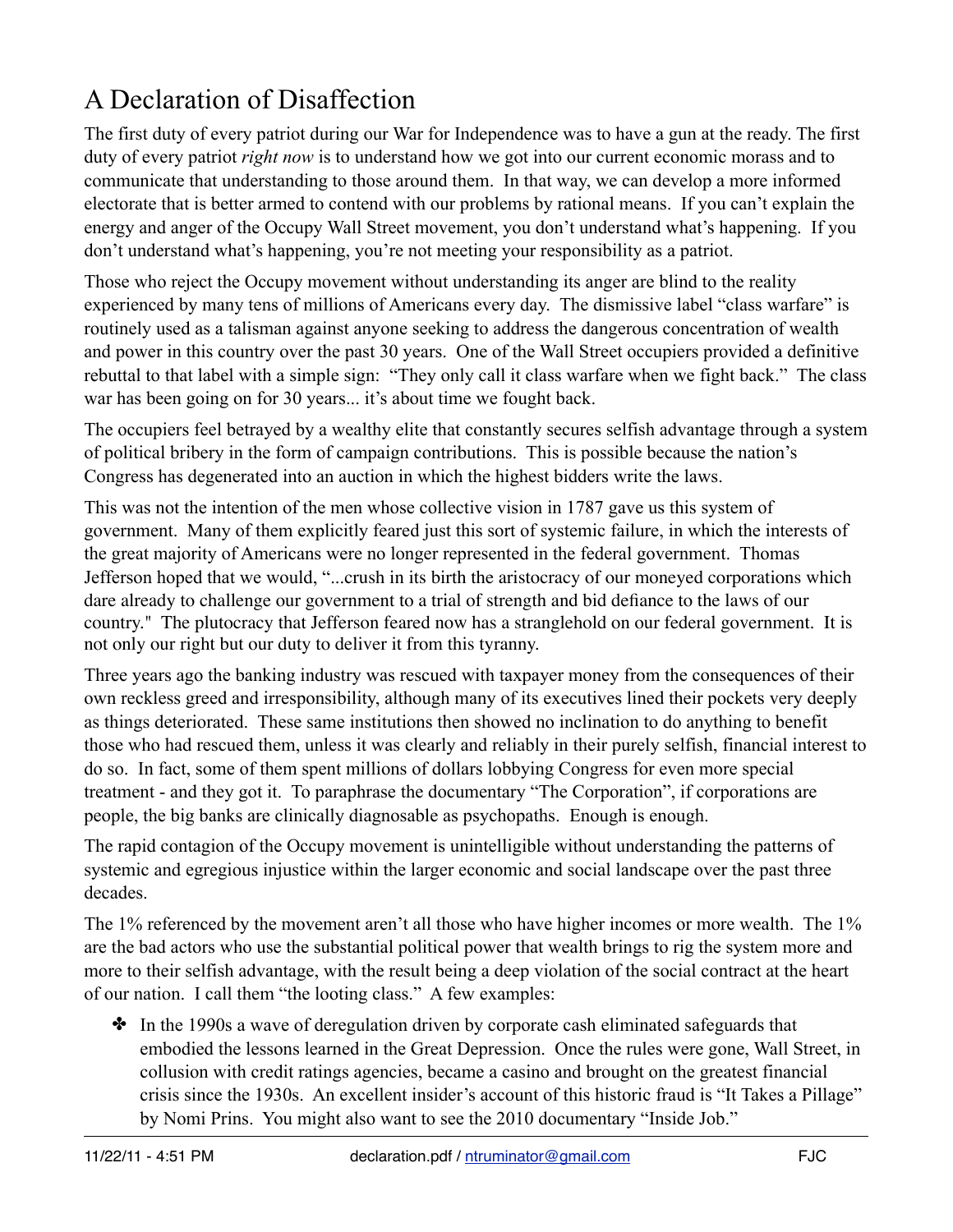- ✤ Many among the 1% have used large political donations to get the the tax code modified to serve their personal advantage. See "Perfectly Legal" by David Cay Johnston.
- ✤ For decades, corporations have looted their workers' pension funds. See "Retirement Heist" by Ellen Schultz.
- ✤ The Federal Reserve Bank has repeatedly made decisions in recent years aimed at fueling Wall Street while undermining the financial security of main street. See "Greenspan's Bubbles" by Bill Fleckenstein.
- ✤ The Securities and Exchange Commission has had a revolving door between those who are supposed to regulate and those they are supposed to regulate. What is even worse, they have been *illegally* destroying many years of records of criminal investigations.
- ✤ We have become a two tier society, with special treatment for the political and economic elite, who are accorded a status of "platinum citizenship." See Bruce Greenwald's "Liberty and Justice for Some."
- ✤ President Eisenhower warned us about the dangers of the "military-industrial complex" in his farewell address. His worst fears have been realized in an immense, politically powerful industry that owns the Republicans, as well as many Democrats, in Washington. See "Washington Rules: America's Path to Permanent War" by Andrew Bacevich.
- ✤ The U.S. has the world's largest prison population. The prison industry in this country is itself an arguably criminal enterprise, particularly when judges are paid off to create new customers for the system. See "The Perpetual Prisoner Machine" by Joel Dyer.
- In the aftermath of the 2010 election there has been a systematic voter suppression campaign working at the state level around the country. While those engaged in this activity claim that they are trying to prevent voter fraud, any honest examination of the patterns of proposed legislation shows that their goal is to make voting more difficult for minorities, the poor, and the young. In other words, any groups more likely to vote for Democrats than Republicans. This is the real voter fraud, and it is a direct assault on the heart of American democracy.

Those who defend such practices rely on slogans and labels to articulate what has become a self-serving mythology of the looting class. Here are some familiar ones:

‣ *Regulations stifle business.*

While there are poorly conceived regulations that unnecessarily stifle business, some regulations are helpful or even essential to our security. The lessons learned from the Great Depression led to the Glass-Steagall Act, which stifled business only in the sense of making it difficult for the financial industry to create potentially catastrophic risks to the larger society. That act was repealed in the late 1990s, which helped set the stage for the 2008 financial crisis.

‣ *Taxing the job creators destroys jobs.*

This has been repeatedly discredited. For example, when Bill Clinton proposed his first budget in 1993, every single Republican in both houses of Congress voted against it - twice. One after another they made speeches predicting that Clinton's economic policies would ruin the American economy, mostly because it raised taxes, particularly on the wealthy. By the time Clinton left office almost 8 years later, over 22 million jobs had been created, the federal budget was running surpluses, and the national debt was going down. In recognition of this, the famous national debt